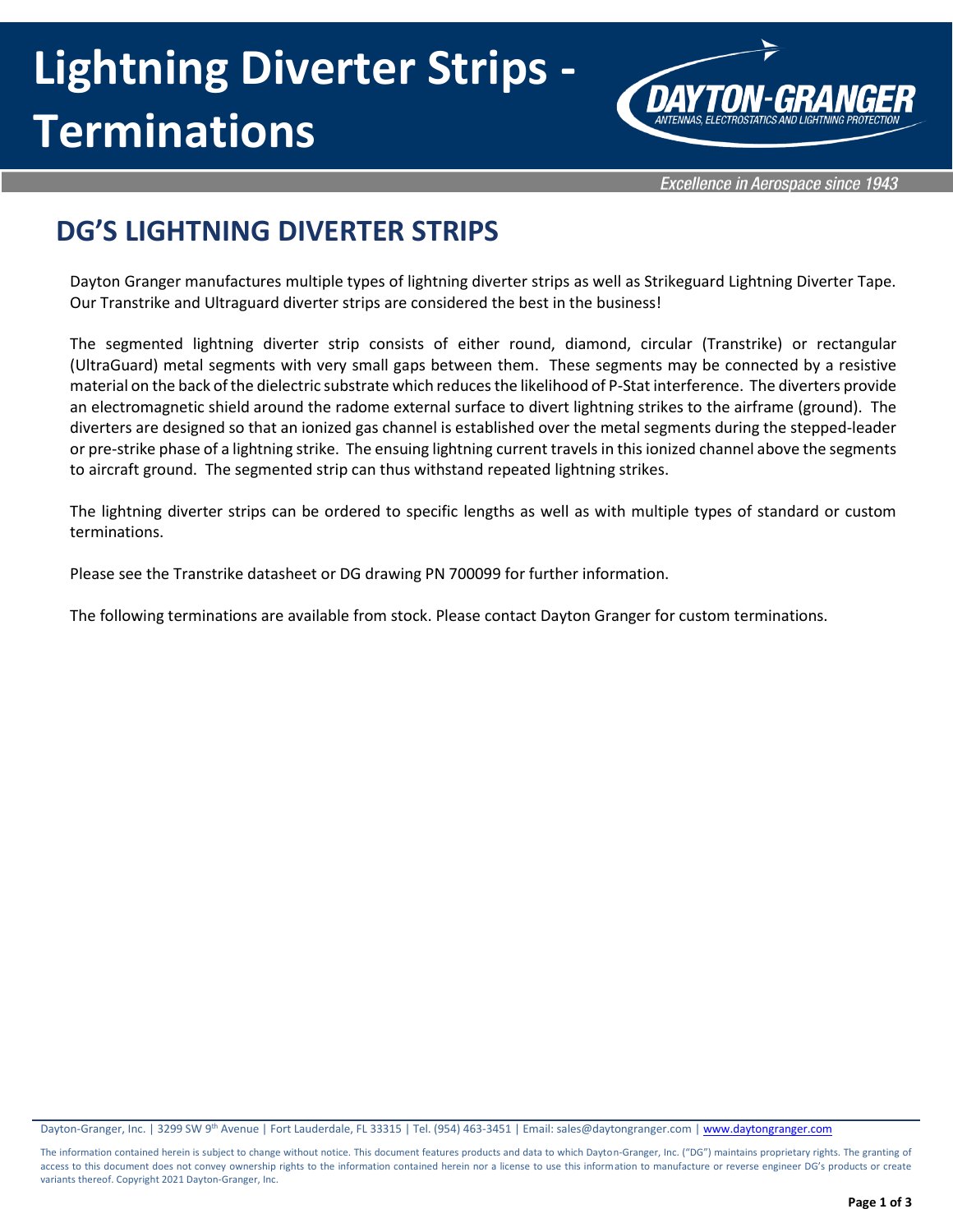

Excellence in Aerospace since 1943



Dayton-Granger, Inc. | 3299 SW 9<sup>th</sup> Avenue | Fort Lauderdale, FL 33315 | Tel. (954) 463-3451 | Email: sales@daytongranger.com [| www.daytongranger.com](http://www.daytongranger.com/)

The information contained herein is subject to change without notice. This document features products and data to which Dayton-Granger, Inc. ("DG") maintains proprietary rights. The granting of access to this document does not convey ownership rights to the information contained herein nor a license to use this information to manufacture or reverse engineer DG's products or create variants thereof. Copyright 2021 Dayton-Granger, Inc.